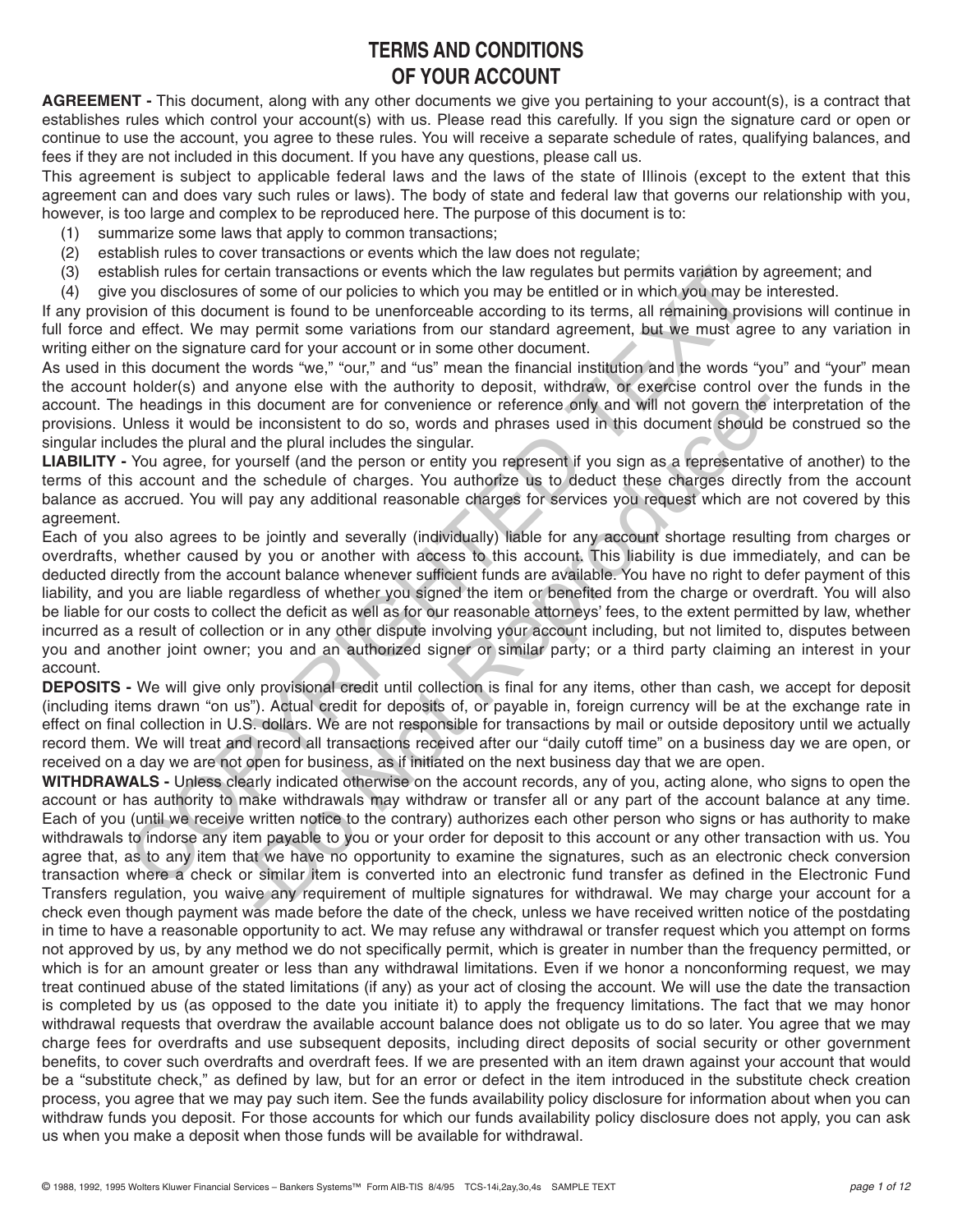We may require not less than 7 days' notice in writing before each withdrawal from an interest-bearing account other than a time deposit, or from any other savings account as defined by Regulation D. Withdrawals from a time account prior to maturity or prior to any notice period may be restricted and may be subject to penalty. See your notice of penalty for early withdrawal.

**OWNERSHIP OF ACCOUNT AND BENEFICIARY DESIGNATION -** These rules apply to this account depending on the form of ownership and beneficiary designation, if any, specified on the account records. We make no representations as to the appropriateness or effect of the ownership and beneficiary designations, except as they determine to whom we pay the account funds.

**Individual Account -** is an account in the name of one person.

**Joint Account - With Survivorship (And Not As Tenants In Common) -** is an account in the name of two or more persons. Each of you intend that when you die the balance in the account (subject to any previous pledge to which we have agreed) will belong to the survivor(s). If two or more of you survive, you will own the balance in the account as joint tenants with survivorship and not as tenants in common.

**Joint Account - No Survivorship (As Tenants In Common) -** is owned by two or more persons, but none of you intend (merely by opening this account) to create any right of survivorship in any other person. We encourage you to agree and tell us in writing of the percentage of the deposit contributed by each of you. This information will not, however, affect the "number of signatures" necessary for withdrawal.

**Revocable Trust or Pay-On-Death Account -** If two or more of you create this type of account, you own the account jointly with survivorship. Beneficiaries of either of these account types cannot withdraw unless: (1) all persons creating the account die, and (2) the beneficiary is then living. If two or more beneficiaries are named and survive the death of the owner(s) of the account, such beneficiaries will own this account in equal shares, without right of survivorship. The person(s) creating either a Pay-On-Death or Revocable Trust account reserves the right to: (1) change beneficiaries, (2) change account types, and (3) withdraw all or part of the account funds at any time. unt - No Survivorship (As Tenants In Common) - is owned by two or more parsons, buyendny this account to create any right of survivorship in any other persons. We necessary for withdrawal.<br>
of the percentage of the deposit

**BUSINESS, ORGANIZATION AND ASSOCIATION ACCOUNTS -** Earnings in the form of interest, dividends, or credits will be paid only on collected funds, unless otherwise provided by law or our policy. We may require the governing body of the entity opening the account to give us a separate authorization telling us who is authorized to act on its behalf. We will honor the authorization until we actually receive written notice of a change from the governing body of the entity.

**STOP PAYMENTS -** You must make any stop-payment order in the manner required by law and we must receive it in time to give us a reasonable opportunity to act on it before our stop-payment cutoff time. To be effective, your stop-payment order must precisely identify the number, date and amount of the item, and the payee.

You may stop payment on any item drawn on your account whether you sign the item or not, if you have an equal or greater right to withdraw from this account than the person who signed the item. A release of the stop-payment request may be made only by the person who initiated the stop-payment order.

Our stop-payment cutoff time is one hour after the opening of the next banking day after the banking day on which we receive the item. Additional limitations on our obligation to stop payment are provided by law (e.g., we paid the item in cash or we certified the item).

**TELEPHONE TRANSFERS -** A telephone transfer of funds from this account to another account with us, if otherwise arranged for or permitted, may be made by the same persons and under the same conditions generally applicable to withdrawals made in writing. Unless a different limitation is disclosed in writing, we restrict the number of transfers from a savings account to another account or to third parties, to a maximum of six per month (less the number of "preauthorized transfers" during the month). Other account transfer restrictions may be described elsewhere. Men many in two of minds are mailed and survivorship. The person<br>in dum this account in equal shares, without right of survivorship. The person<br>rust account reserves the right to: (1) change beneficiaries, (2) change ac<br>un

**AMENDMENTS AND TERMINATION -** We may change any term of this agreement. Rules governing changes in interest rates are provided separately. For other changes, we will give you reasonable notice in writing or by any other method permitted by law. We may also close this account at any time upon reasonable notice to you and tender of the account balance personally or by mail. Notice from us to any one of you is notice to all of you.

**STATEMENTS - Your duty to report unauthorized signatures, alterations and forgeries -** You must examine your statement of account with "reasonable promptness." If you discover (or reasonably should have discovered) any unauthorized signatures or alterations, you must promptly notify us of the relevant facts. As between you and us, if you fail to do either of these duties, you will have to either share the loss with us, or bear the loss entirely yourself (depending on whether we used ordinary care and, if not, whether we substantially contributed to the loss). The loss could be not only with respect to items on the statement but other items with unauthorized signatures or alterations by the same wrongdoer.

You agree that the time you have to examine your statement and report to us will depend on the circumstances, but will not, in any circumstance, exceed a total of 30 days from when the statement is first sent or made available to you.

You further agree that if you fail to report any unauthorized signatures, alterations or forgeries in your account within 60 days of when we first send or make the statement available, you cannot assert a claim against us on any items in that statement, and as between you and us the loss will be entirely yours. This 60-day limitation is without regard to whether we used ordinary care. The limitation in this paragraph is in addition to that contained in the first paragraph of this section.

Your duty to report other errors - In addition to your duty to review your statements for unauthorized signatures, alterations and forgeries, you agree to examine your statement with reasonable promptness for any other error - such as an encoding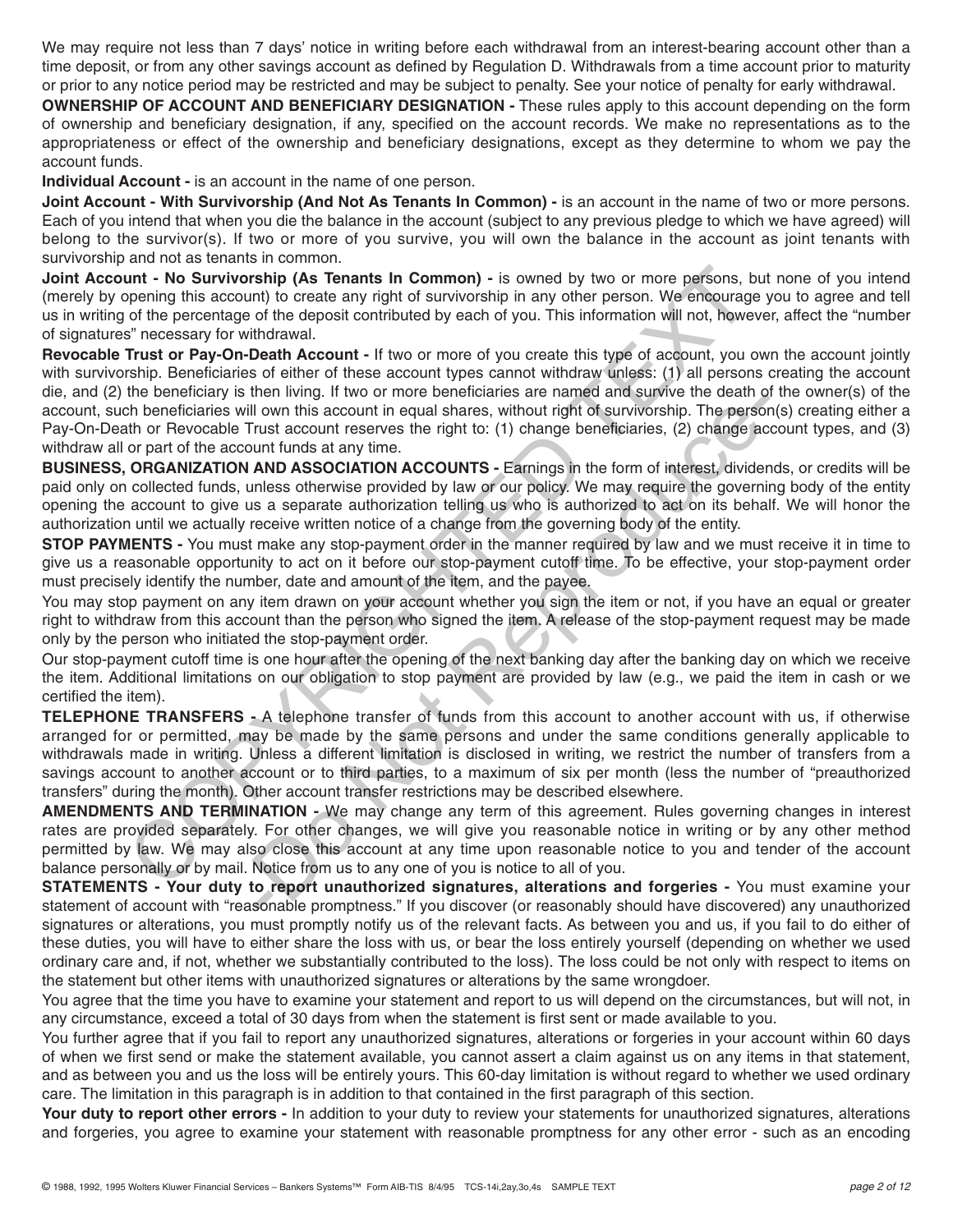error. You agree that the time you have to examine your statement and report to us will depend on the circumstances. However, such time period shall not exceed 60 days. Failure to examine your statement and report any such errors to us within 60 days of when we first send or make the statement available precludes you from asserting a claim against us for any such errors on items identified in that statement and as between you and us the loss will be entirely yours.

**Errors relating to electronic fund transfers or substitute checks - For information on errors relating to electronic fund** transfers (e.g., computer, debit card or ATM transactions) refer to your Electronic Fund Transfers disclosure and the sections on consumer liability and error resolution. For information on errors relating to a substitute check you received, refer to your disclosure entitled Substitute Checks and Your Rights.

**ACCOUNT TRANSFER -** This account may not be transferred or assigned without our prior written consent.

**DIRECT DEPOSITS -** If, in connection with a direct deposit plan, we deposit any amount in an account which should have been returned to the Federal Government for any reason, you authorize us to deduct the amount of our liability to the Federal Government from the account or from any other account you have with us, without prior notice and at any time, except as prohibited by law. We may also use any other legal remedy to recover the amount of our liability.

**TEMPORARY ACCOUNT AGREEMENT -** If this option is selected, this is a temporary account agreement. Each person who signs to open the account or has authority to make withdrawals (except as indicated to the contrary) may transact business on this account. However, we may at some time in the future restrict or prohibit further use of this account if you fail to comply with the requirements we have imposed within a reasonable time.

**SETOFF** - We may (without prior notice and when permitted by law) set off the funds in this account against any due and payable debt you owe us now or in the future, by any of you having the right of withdrawal, to the extent of such persons' or legal entity's right to withdraw. If the debt arises from a note, "any due and payable debt" includes the total amount of which we are entitled to demand payment under the terms of the note at the time we set off, including any balance the due date for which we properly accelerate under the note.

This right of setoff does not apply to this account if prohibited by law. For example, the right of setoff does not apply to this account if: (a) it is an Individual Retirement Account or similar tax-deferred account, or (b) the debt is created by a consumer credit transaction under a credit card plan (but this does not affect our rights under any consensual security interest), or (c) the debtor's right of withdrawal only arises in a representative capacity. We will not be liable for the dishonor of any check when the dishonor occurs because we set off a debt against this account. You agree to hold us harmless from any claim arising as a result of our exercise of our right of setoff.

**CONVENIENCE DEPOSITOR (Individual Accounts only) -** A single individual is the owner. The convenience depositor is merely designated to conduct transactions on the owner's behalf. We undertake no obligation to monitor transactions to determine that they are on the owner's behalf.

**RESTRICTIVE LEGENDS -** We are not required to honor any restrictive legend on checks you write unless we have agreed in writing to the restriction. Examples of restrictive legends are "must be presented within 90 days" or "not valid for more than \$1,000.00."

**CHECK PROCESSING -** We may process items mechanically by relying on the information encoded along the bottom of the items. This means that we may not individually examine all of your items to determine if the item is properly completed, signed and indorsed. You agree that we have not failed to exercise ordinary care solely because we use an automated system to process items and do not inspect all items processed in such a manner. We reserve the right not to inspect each item because using an automated process helps us keep costs down for you and all account holders. We may determine the amount of available funds in your account for the purpose of deciding whether to return an item for insufficient funds at any time between the time we receive the item and when we return the item or send a notice in lieu of return. We need only make one determination, but if we choose to make a subsequent determination, the account balance at the subsequent time will determine whether there are insufficient available funds. ly law. We may also use any other legal remety to recover the amount of our liability. How we move the section of the section of the section of the section of the section of the section of the section of the section of the If the debt arises from a note, "any due and payable debt" includes the tot under the errors of the note at the time we set off, including any balammet under the terms of the note at the time we set off, including any bal

**CHECK CASHING -** We may charge a fee for anyone that does not have an account with us who is cashing a check, draft or other instrument written on your account. We may also require reasonable identification to cash such a check, draft or other instrument. We can decide what identification is reasonable under the circumstances and such identification may be documentary or physical and may include collecting a thumbprint or fingerprint.

**ACH AND WIRE TRANSFERS -** This agreement is subject to Article 4A of the Uniform Commercial Code - Fund Transfers as adopted in the state in which you have your account with us. If you originate a fund transfer for which Fedwire is used, and you identify by name and number a beneficiary financial institution, an intermediary financial institution or a beneficiary, we and every receiving or beneficiary financial institution may rely on the identifying number to make payment. We may rely on the number even if it identifies a financial institution, person or account other than the one named. You agree to be bound by automated clearing house association rules. These rules provide, among other things, that payments made to you, or originated by you, are provisional until final settlement is made through a Federal Reserve Bank or payment is otherwise made as provided in Article 4A-403(a) of the Uniform Commercial Code. If we do not receive such payment, we are entitled to a refund from you in the amount credited to your account and the party originating such payment will not be considered to have paid the amount so credited. If we receive a payment order to credit an account you have with us by wire or ACH, we are not required to give you any notice of the payment order or credit.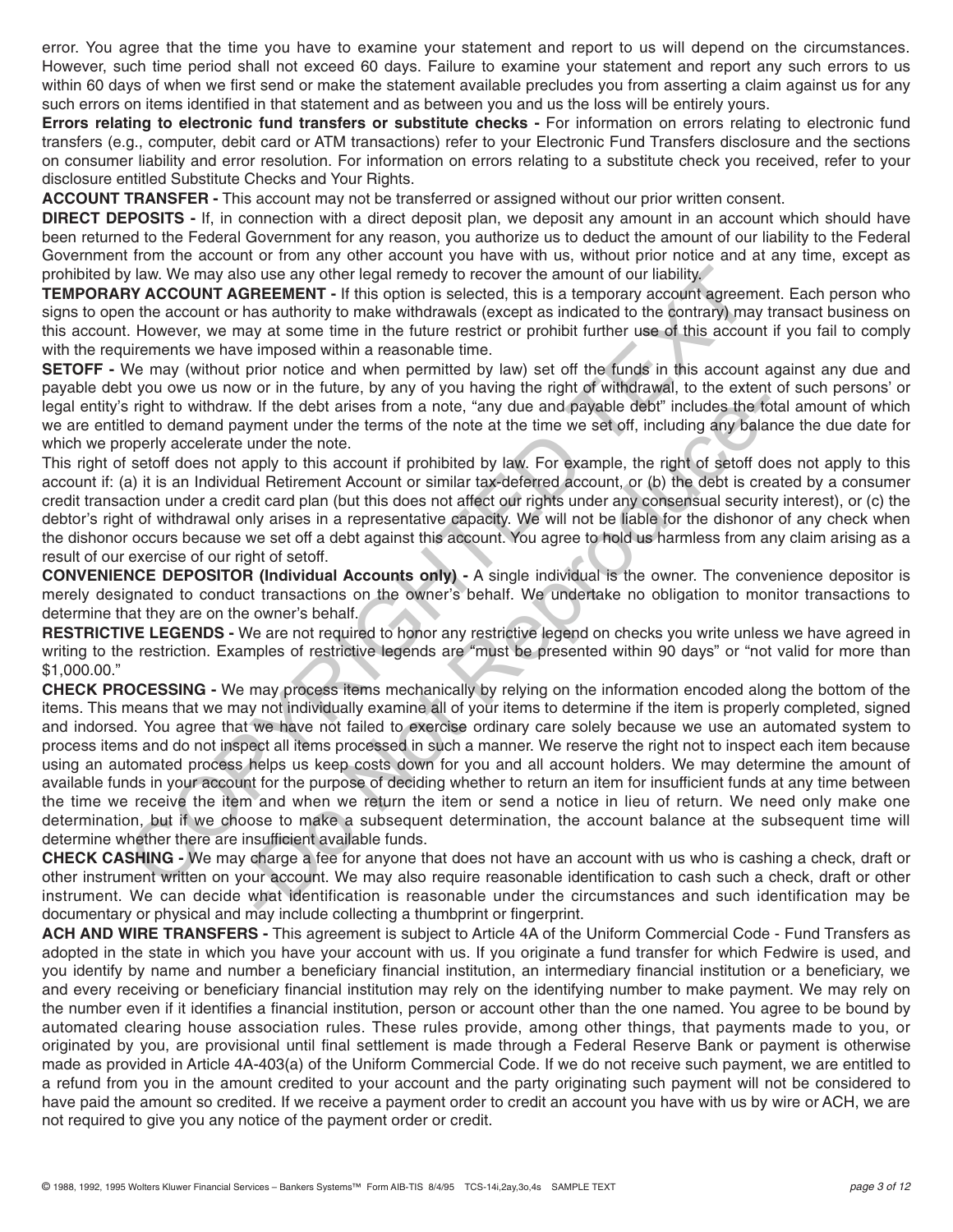# **ELECTRONIC FUND TRANSFERS YOUR RIGHTS AND RESPONSIBILITIES**

Indicated below are types of Electronic Fund Transfers we are capable of handling, some of which may not apply to your account. Please read this disclosure carefully because it tells you your rights and obligations for the transactions listed. You should keep this notice for future reference.

**Electronic Fund Transfers Initiated By Third Parties.** You may authorize a third party to initiate electronic fund transfers between your account and the third party's account. These transfers to make or receive payment may be one-time occurrences or may recur as directed by you. These transfers may use the Automated Clearing House (ACH) or other payments network. Your authorization to the third party to make these transfers can occur in a number of ways. For example, your authorization to convert a check to an electronic fund transfer or to electronically pay a returned check charge can occur when a merchant provides you with notice and you go forward with the transaction (typically, at the point of purchase, a merchant will post a sign and print the notice on a receipt). In all cases, these third party transfers will require you to provide the third party with your account number and bank information. This information can be found on your check as well as on a deposit or withdrawal slip. Thus, you should only provide your bank and account information (whether over the phone, the Internet, or via some other method) to trusted third parties whom you have authorized to initiate these electronic fund transfers. Examples of these transfers include, but are not limited to: is notice on a receipt). In all cases, these third party transfers will require you to provide the matter of the matter with required by the phone and electronic molecule only provide your bank and account information (whe

- **Preauthorized credits.** You may make arrangements for certain direct deposits to be accepted into your checking or savings account(s).
- **Preauthorized payments.** You may make arrangements to pay certain recurring bills from your checking or savings account(s). s. You may make arrangements to pay certain recurring bills from your<br>
sion. You may authorize a merchant or other payee to make a one-time<br>
int using information from your check to pay for purchases or pay bills.<br>
Ex char
- **Electronic check conversion.** You may authorize a merchant or other payee to make a one-time electronic payment from your checking account using information from your check to pay for purchases or pay bills.
- **Electronic returned check charge.** You may authorize a merchant or other payee to initiate an electronic funds transfer to collect a charge in the event a check is returned for insufficient funds.

**Telephone Transfers - types of transfers -** You may access your account by telephone 24 hours a day at (123) 456-7890 using your personal identification number, a touch tone phone, and your account numbers, to:

- **•** transfer funds from checking to savings
- **•** transfer funds from savings to checking
- **•** make payments from checking to loan accounts with us
- **•** make payments from savings to loan accounts with us
- **•** get information about:
- **-** the account balance of checking accounts
- **-** the account balance of savings accounts

**ATM Transfers - types of transfers and dollar limitations -** You may access your account(s) by ATM using your ATM card and personal identification number, to:

- **•** make deposits to checking account(s) with an ATM card
- **•** make deposits to savings account(s) with an ATM card
- **•** get cash withdrawals from checking account(s) with an ATM card
	- **-** you may withdraw no more than \$300.00 per day
- **•** get cash withdrawals from savings account(s) with an ATM card
- **-** you may withdraw no more than \$300.00 per day
- **•** transfer funds from savings to checking account(s) with an ATM card
	- **-** you may transfer no more than \$100.00 per transfer
- **•** transfer funds from checking to savings account(s) with an ATM card
- **-** you may transfer no more than \$100.00 per transfer
- **•** get information about:
	- **-** the account balance of your checking accounts
		- **•** with an ATM card
	- **-** the account balance of your savings accounts
	- **•** with an ATM card

Some of these services may not be available at all terminals.

**Types of Point-of-Sale Transactions -** You may access your checking account(s) to purchase goods (in person), pay for services (in person) and get cash from a merchant, if the merchant permits, or from a participating financial institution.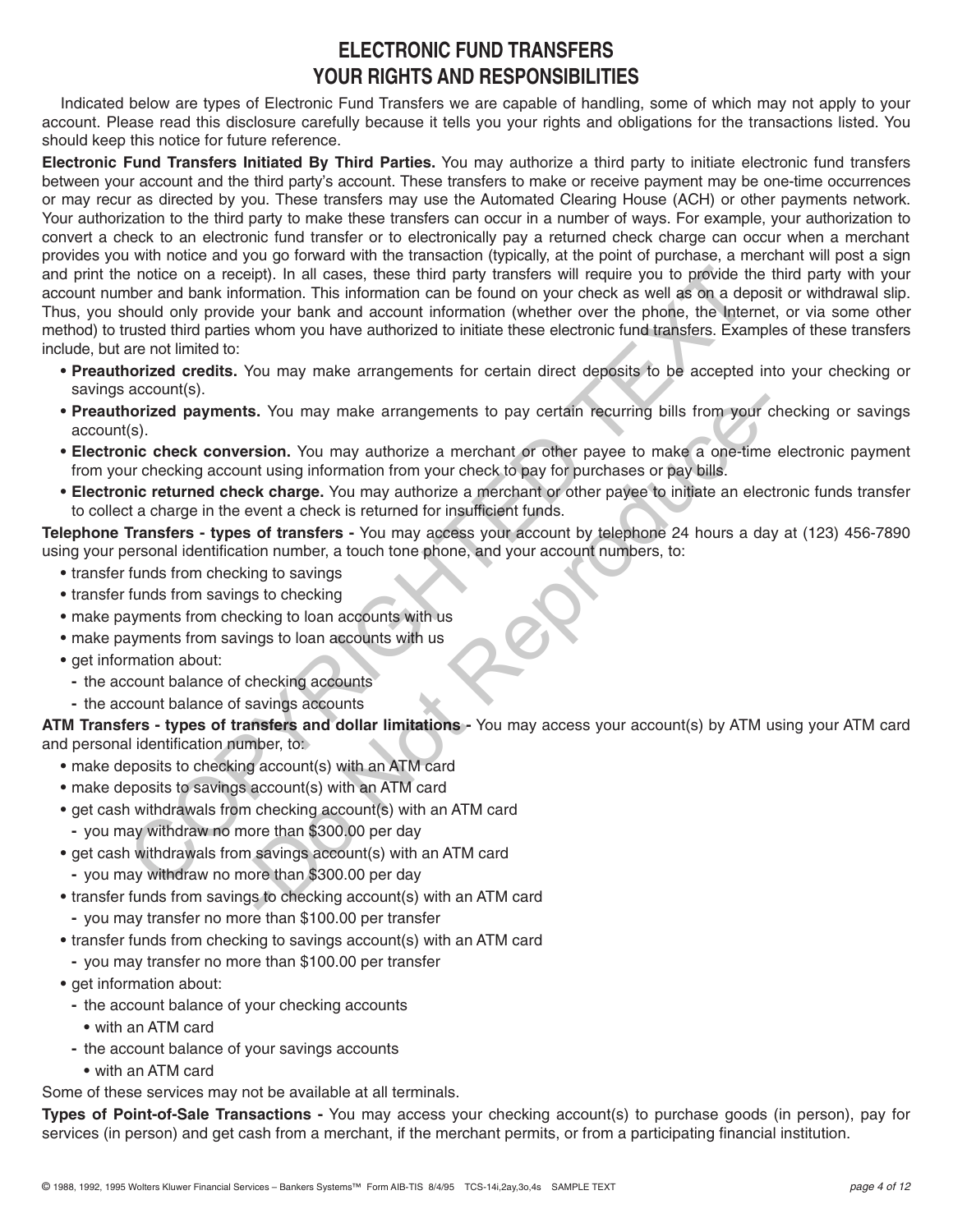### **Point-of-Sale Transactions - dollar limitations -** Using your card:

**•** you may not exceed \$300.00 in transactions per day

**Online Banking Transfers - types of transfers -** You may access your account(s) by computer through the internet by logging onto our website at www.your address.com and using your user identification and your password, to:

- **•** transfer funds from checking to savings
- **•** transfer funds from savings to checking
- **•** transfer funds from line of credit to checking
- **•** transfer funds from line of credit to savings
- **•** make payments from checking to loan account(s) with us
- **•** make payments from savings to loan account(s) with us
- **•** make payments from checking to third parties
- **•** get information about:
	- **-** the account balance of checking account(s)
	- **-** recent deposits to checking accounts
	- **-** recent withdrawals from checking accounts
	- **-** the account balance of savings account(s)
	- **-** recent deposits to savings accounts
	- **-** recent withdrawals from savings accounts

**Mobile Banking Transfers - types of transfers -** You may access your account(s) through the browser on your cell or mobile phone at www.youraddress and using your user identification and your password, to: (minution about:<br>
mation about:<br>
mation about:<br>
Indeposits to checking accounts<br>
(deposits to checking accounts)<br>
(deposits to savings accounts)<br>
(deposits to savings accounts)<br>
(deposits to savings accounts)<br>
(deposits to

- **•** transfer funds from checking to savings
- **•** transfer funds from savings to checking
- **•** transfer funds from line of credit to checking
- **•** transfer funds from line of credit to savings
- **•** make payments from checking to loan account(s) with us
- make payments from savings to loan account(s) with us
- **•** make payments from checking to third parties
- **•** get information about:
	- **-** the account balance of checking account(s)
	- **-** recent deposits to checking accounts
	- **-** recent withdrawals from checking accounts
	- **-** the account balance of savings account(s)
	- **-** recent deposits to savings accounts
	- **-** recent withdrawals from savings accounts

#### **FEES**

- **•** We do not charge for direct deposits to any type of account.
- **•** We do not charge for preauthorized payments from any type of account.
- Except as indicated elsewhere, we do not charge for these electronic fund transfers.

**ATM Operator/Network Fees.** When you use an ATM not owned by us, you may be charged a fee by the ATM operator or any network used (and you may be charged a fee for a balance inquiry even if you do not complete a fund transfer). Sacurius<br>
Savings accounts<br>
Savings accounts<br>
Savings of transfers - You may access your account(s) through the browser<br>
or dusing your user identification and your password, to:<br>
sto checking<br>
credit to savings<br>
credit to

#### **DOCUMENTATION**

- **Terminal transfers.** You can get a receipt at the time you make a transfer to or from your account using an automated teller machine or point-of-sale terminal. However, you may not get a receipt if the amount of the transfer is \$15 or less.
- **Preauthorized credits.** If you have arranged to have direct deposits made to your account at least once every 60 days from the same person or company, the person or company making the deposit will tell you every time they send us the money.

#### **• Periodic statements.**

You will get a monthly account statement from us for your checking accounts.

You will get a monthly account statement from us for your savings accounts, unless there are no transfers in a particular month. In any case, you will get a statement at least quarterly.

#### **PREAUTHORIZED PAYMENTS**

**• Right to stop payment and procedure for doing so.** If you have told us in advance to make regular payments out of your account, you can stop any of these payments. Here is how: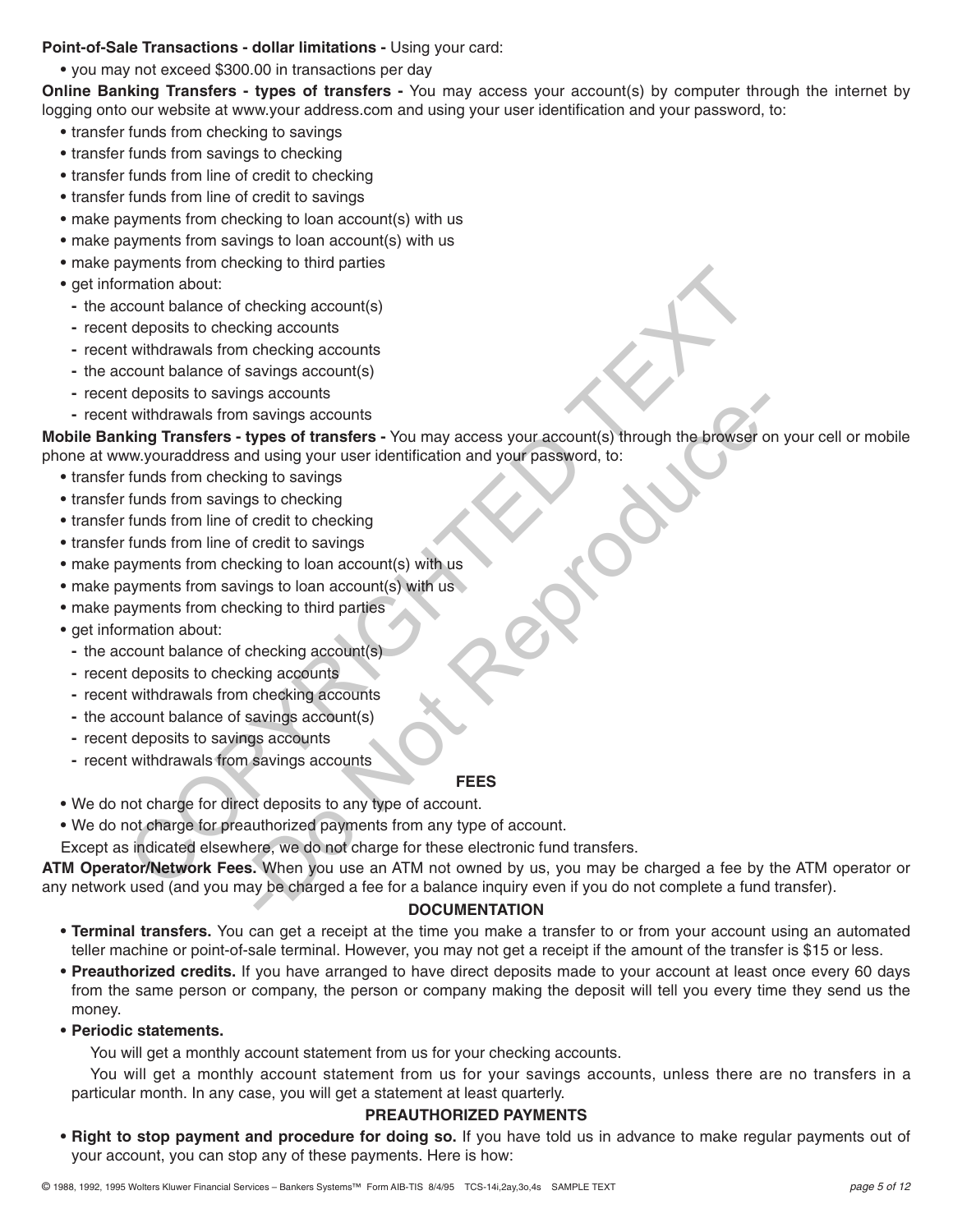Call or write us at the telephone number or address listed in this brochure in time for us to receive your request 3 business days or more before the payment is scheduled to be made. If you call, we may also require you to put your request in writing and get it to us within 14 days after you call.

Please refer to our separate fee schedule for the amount we will charge you for each stop-payment order you give.

- **Notice of varying amounts.** If these regular payments may vary in amount, the person you are going to pay will tell you, 10 days before each payment, when it will be made and how much it will be. (You may choose instead to get this notice only when the payment would differ by more than a certain amount from the previous payment, or when the amount would fall outside certain limits that you set.)
- **Liability for failure to stop payment of preauthorized transfer.** If you order us to stop one of these payments 3 business days or more before the transfer is scheduled, and we do not do so, we will be liable for your losses or damages.

# **FINANCIAL INSTITUTION'S LIABILITY**

**Liability for failure to make transfers.** If we do not complete a transfer to or from your account on time or in the correct amount according to our agreement with you, we will be liable for your losses or damages. However, there are some exceptions. We will not be liable, for instance:

- (1) If, through no fault of ours, you do not have enough money in your account to make the transfer.
- (2) If you have an overdraft line and the transfer would go over the credit limit.
- (3) If the automated teller machine where you are making the transfer does not have enough cash.
- (4) If the terminal or system was not working properly and you knew about the breakdown when you started the transfer.
- (5) If circumstances beyond our control (such as fire or flood) prevent the transfer, despite reasonable precautions that we have taken.
- (6) There may be other exceptions stated in our agreement with you.

## **CONFIDENTIALITY**

We will disclose information to third parties about your account or the transfers you make:

- (1) where it is necessary for completing transfers; or
- (2) in order to verify the existence and condition of your account for a third party, such as a credit bureau or merchant; or
- (3) in order to comply with government agency or court orders; or
- (4) as explained in the separate Privacy Disclosure.

# **UNAUTHORIZED TRANSFERS**

**(a) Consumer liability.** Tell us AT ONCE if you believe your card and/or code has been lost or stolen, or if you believe that an electronic fund transfer has been made without your permission using information from your check. Telephoning is the best way of keeping your possible losses down. You could lose all the money in your account (plus your maximum overdraft line of credit). If you tell us within 2 business days after you learn of the loss or theft of your card and/or code, you can lose no more than \$50 if someone used your card and/or code without your permission. For failure to make transfers. If we do not complete a transfer to form opur account on the control to our agreement with you, we will be liable for your losses or damages. However, the will not be liable, for instance:<br>We maximum was not working the valuation when you can<br>m was not working properly and you knew about the breakdown when you<br>in m was not working properly and you knew about the breakdown when you<br>and our control (such as fire

If you do NOT tell us within 2 business days after you learn of the loss or theft of your card and/or code, and we can prove we could have stopped someone from using your card and/or code without your permission if you had told us, you could lose as much as \$500.

Also, if your statement shows transfers that you did not make, including those made by card, code or other means, tell us at once. If you do not tell us within 60 days after the statement was mailed to you, you may not get back any money you lost after the 60 days if we can prove that we could have stopped someone from taking the money if you had told us in time.

If a good reason (such as a long trip or a hospital stay) kept you from telling us, we will extend the time periods.

**(b) Contact in event of unauthorized transfer.** If you believe your card and/or code has been lost or stolen, call or write us at the telephone number or address listed in this brochure. You should also call the number or write to the address listed in this brochure if you believe a transfer has been made using the information from your check without your permission.

#### **ERROR RESOLUTION NOTICE**

In Case of Errors or Questions About Your Electronic Transfers, Call or Write us at the telephone number or address listed in this brochure, as soon as you can, if you think your statement or receipt is wrong or if you need more information about a transfer listed on the statement or receipt. We must hear from you no later than 60 days after we sent the FIRST statement on which the problem or error appeared.

- (1) Tell us your name and account number (if any).
- (2) Describe the error or the transfer you are unsure about, and explain as clearly as you can why you believe it is an error or why you need more information.
- (3) Tell us the dollar amount of the suspected error.

If you tell us orally, we may require that you send us your complaint or question in writing within 10 business days.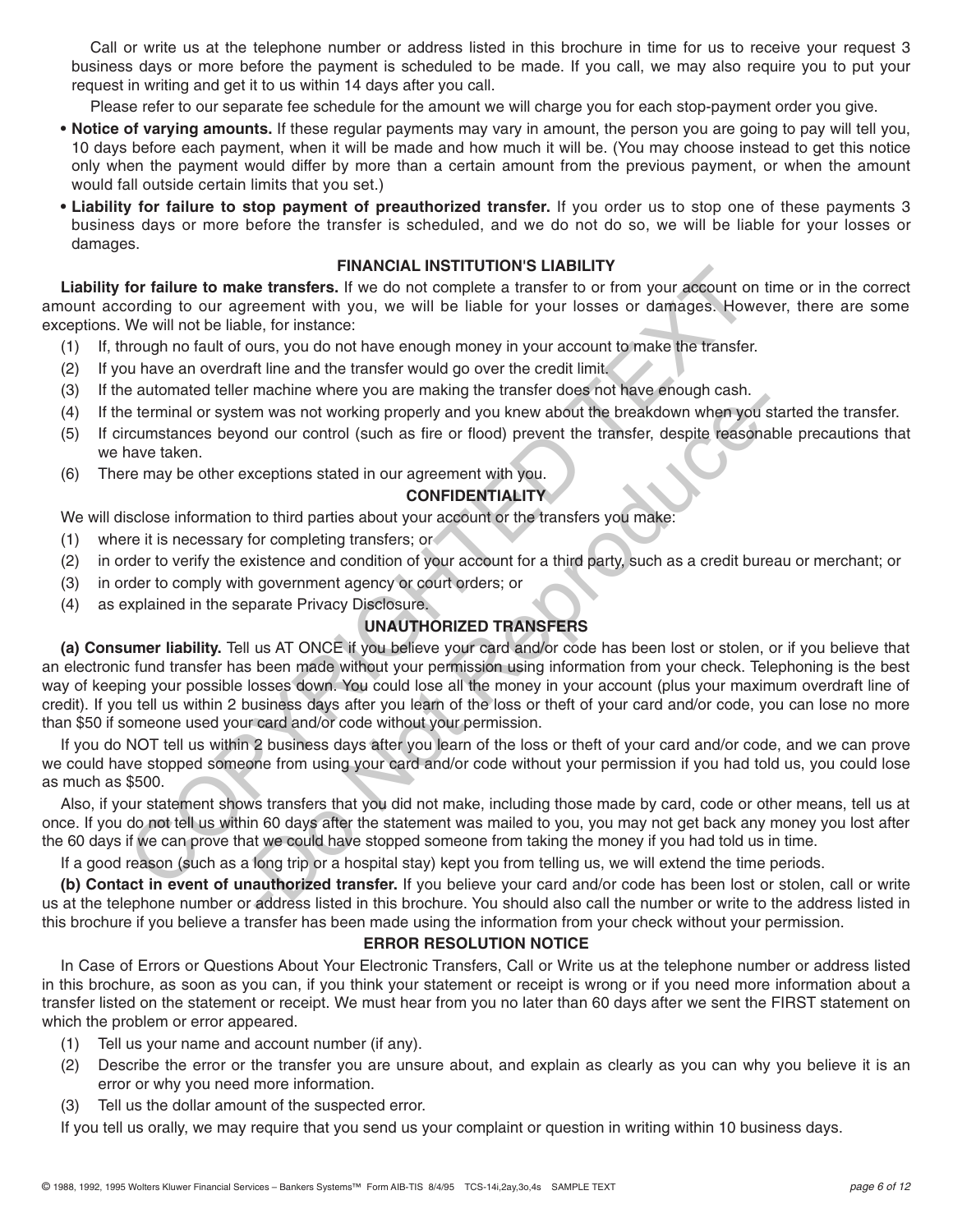We will determine whether an error occurred within 10 business days (20 business days if the transfer involved a new account) after we hear from you and will correct any error promptly. If we need more time, however, we may take up to 45 days (90 days if the transfer involved a new account, a point-of-sale transaction, or a foreign-initiated transfer) to investigate your complaint or question. If we decide to do this, we will credit your account within 10 business days (20 business days if the transfer involved a new account) for the amount you think is in error, so that you will have the use of the money during the time it takes us to complete our investigation. If we ask you to put your complaint or question in writing and we do not receive it within 10 business days, we may not credit your account. Your account is considered a new account for the first 30 days after the first deposit is made, unless each of you already has an established account with us before this account is opened.

We will tell you the results within three business days after completing our investigation. If we decide that there was no error, we will send you a written explanation.

You may ask for copies of the documents that we used in our investigation.

# YOUR FINANCIAL INSTITUTION 101 YOUR STREET YOUR CITY, USA 10101 Business Days: Monday through Friday Excluding Federal Holidays Phone: (123) 456-7890 MORE DETAILED INFORMATION IS AVAILABLE ON REQUEST **NOTICE OF ATM/NIGHT DEPOSIT FACILITY USER PRECAUTIONS** TO YOUR STREET<br>
DIVIDUAL STREET<br>
DIVIDUAL STREET<br>
DIVIDUAL STREET<br>
DIVIDUAL STREET<br>
DIVIDUAL STREET<br>
DIVIDUAL STREET<br>
DIVIDUAL STREET<br>
POWER DETAILED INFORMATION IS AVAILABLE ON REQUEST<br>
NORE DETAILED INFORMATION IS AVAILA

As with all financial transactions, please exercise discretion when using an automated teller machine (ATM) or night deposit facility. For your own safety, be careful. The following suggestions may be helpful.

- 1. Prepare for your transactions at home (for instance, by filling out a deposit slip) to minimize your time at the ATM or night deposit facility.
- 2. Mark each transaction in your account record, but not while at the ATM or night deposit facility. Always save your ATM receipts. Don't leave them at the ATM or night deposit facility because they may contain important account information.
- 3. Compare your records with the account statements you receive.
- 4. Don't lend your ATM card to anyone.
- 5. Remember, do not leave your card at the ATM. Do not leave any documents at a night deposit facility.
- 6. Protect the secrecy of your Personal Identification Number (PIN). Protect your ATM card as though it were cash. Don't tell anyone your PIN. Don't give anyone information regarding your ATM card or PIN over the telephone. Never enter your PIN in any ATM that does not look genuine, has been modified, has a suspicious device attached, or is operating in a suspicious manner. Don't write your PIN where it can be discovered. For example, don't keep a note of your PIN in your wallet or purse. **FACILITY USER PRECAUTIONS**<br> **FACILITY USER PRECAUTIONS**<br> **FACILITY USER PRECAUTIONS**<br> **FACILITY USER PRECAUTIONS**<br>
corareful. The following suggestions may be helpful.<br>
Lions at home (for instance, by filling out a deposi
- 7. Prevent others from seeing you enter your PIN by using your body to shield their view.
- 8. If you lose your ATM card or if it is stolen, promptly notify us. You should consult the other disclosures you have received about electronic fund transfers for additional information about what to do if your card is lost or stolen.
- 9. When you make a transaction, be aware of your surroundings. Look out for suspicious activity near the ATM or night deposit facility, particularly if it is after sunset. At night, be sure that the facility (including the parking area and walkways) is well lighted. Consider having someone accompany you when you use the facility, especially after sunset. If you observe any problem, go to another ATM or night deposit facility.
- 10. Don't accept assistance from anyone you don't know when using an ATM or night deposit facility.
- 11. If you notice anything suspicious or if any other problem arises after you have begun an ATM transaction, you may want to cancel the transaction, pocket your card and leave. You might consider using another ATM or coming back later.
- 12. Don't display your cash; pocket it as soon as the ATM transaction is completed and count the cash later when you are in the safety of your own car, home, or other secure surrounding.
- 13. At a drive-up facility, make sure all the car doors are locked and all of the windows are rolled up, except the driver's window. Keep the engine running and remain alert to your surroundings.
- 14. We want the ATM and night deposit facility to be safe and convenient for you. Therefore, please tell us if you know of any problem with a facility. For instance, let us know if a light is not working or there is any damage to a facility. Please report any suspicious activity or crimes to both the operator of the facility and the local law enforcement officials immediately.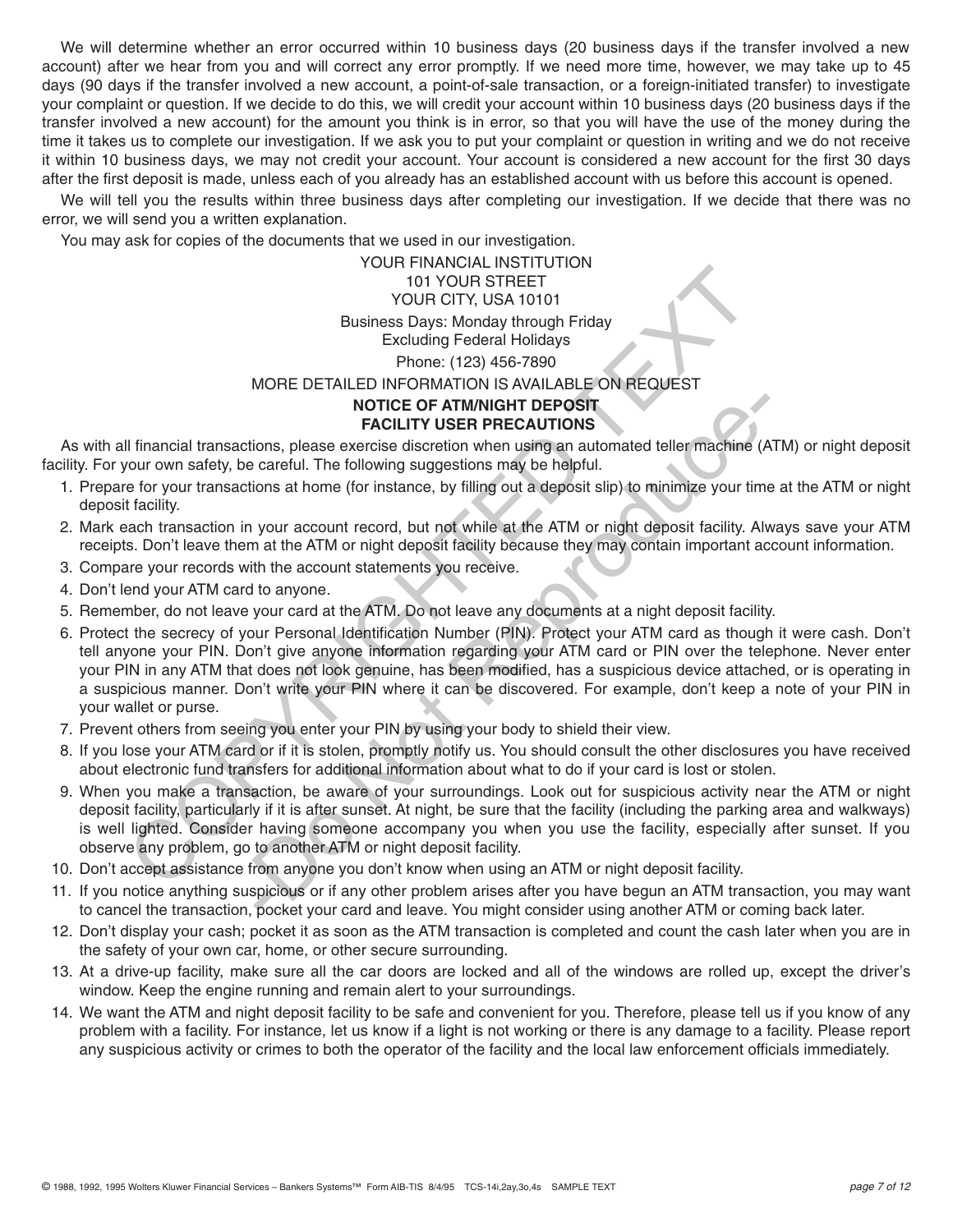# **YOUR ABILITY TO WITHDRAW FUNDS**

This policy statement applies to all deposit accounts.

Our policy is to make funds from your cash and check deposits available to you on the first business day after the day we receive your deposit. Electronic direct deposits will be available on the day we receive the deposit. Once the funds are available, you can withdraw them in cash and we will use the funds to pay checks that you have written.

Please remember that even after we have made funds available to you, and you have withdrawn the funds, you are still responsible for checks you deposit that are returned to us unpaid and for any other problems involving your deposit.

For determining the availability of your deposits, every day is a business day, except Saturdays, Sundays, and federal holidays. If you make a deposit before 2:00 P.M. on a business day that we are open, we will consider that day to be the day of your deposit. However, if you make a deposit after 2:00 P.M. or on a day we are not open, we will consider that the deposit was made on the next business day we are open.

If we cash a check for you that is drawn on another bank, we may withhold the availability of a corresponding amount of funds that are already in your account. Those funds will be available at the time funds from the check we cashed would have been available if you had deposited it.

If we accept for deposit a check that is drawn on another bank, we may make funds from the deposit available for withdrawal immediately but delay your availability to withdraw a corresponding amount of funds that you have on deposit in another account with us. The funds in the other account would then not be available for withdrawal until the time periods that are described elsewhere in this disclosure for the type of check that you deposited.

## **LONGER DELAYS MAY APPLY**

**Case-by-case delays.** In some cases, we will not make all of the funds that you deposit by check available to you on the first business day after the day of your deposit. Depending on the type of check that you deposit, funds may not be available until the second business day after the day of your deposit. The first \$200 of your deposits, however, will be available on the first business day.

If we are not going to make all of the funds from your deposit available on the first business day, we will notify you at the time you make your deposit. We will also tell you when the funds will be available. If your deposit is not made directly to one of our employees, or if we decide to take this action after you have left the premises, we will mail you the notice by the day after we receive your deposit.

If you will need the funds from a deposit right away, you should ask us when the funds will be available.

**Safeguard exceptions.** In addition, funds you deposit by check may be delayed for a longer period under the following circumstances:

We believe a check you deposit will not be paid.

You deposit checks totaling more than \$5,000 on any one day.

You redeposit a check that has been returned unpaid.

You have overdrawn your account repeatedly in the last six months.

There is an emergency, such as failure of computer or communications equipment.

We will notify you if we delay your ability to withdraw funds for any of these reasons, and we will tell you when the funds will be available. They will generally be available no later than the seventh business day after the day of your deposit.

#### **SPECIAL RULES FOR NEW ACCOUNTS**

If you are a new customer, the following special rules will apply during the first 30 days your account is open.

Funds from electronic direct deposits to your account will be available on the day we receive the deposit. Funds from deposits of cash, wire transfers, and the first \$5,000 of a day's total deposits of cashier's, certified, teller's, traveler's, and federal, state and local government checks will be available on the first business day after the day of your deposit if the deposit meets certain conditions. For example, the checks must be payable to you (and you may have to use a special deposit slip). The excess over \$5,000 will be available on the ninth business day after the day of your deposit. If your deposit of these checks (other than a U.S. Treasury check) is not made in person to one of our employees, the first \$5,000 will not be available until the second business day after the day of your deposit. In a breact to you that is usawn to in attorney hand the will be available at the time function in the check we<br>nee the distributed it.<br>The relation in the standary of a control in the standary was compared in the distribu **LOWGEN DELAYS MAY APPLY**<br>come cases, we will not make all of the funds that you deposit by check ave<br>of y or your deposit. Depending on the type of check that you deposit, funds after the day of your deposit. The first \$2

Funds from all other check deposits will be available on the tenth business day after the day of your deposit.

#### **DEPOSITS AT AUTOMATED TELLER MACHINES**

Funds from any deposits (cash or checks) made at automated teller machines (ATMs) we do not own or operate will not be available until the fifth business day after the day of your deposit. This rule does not apply at ATMs that we own or operate. All ATMs that we own or operate are identified as our machines.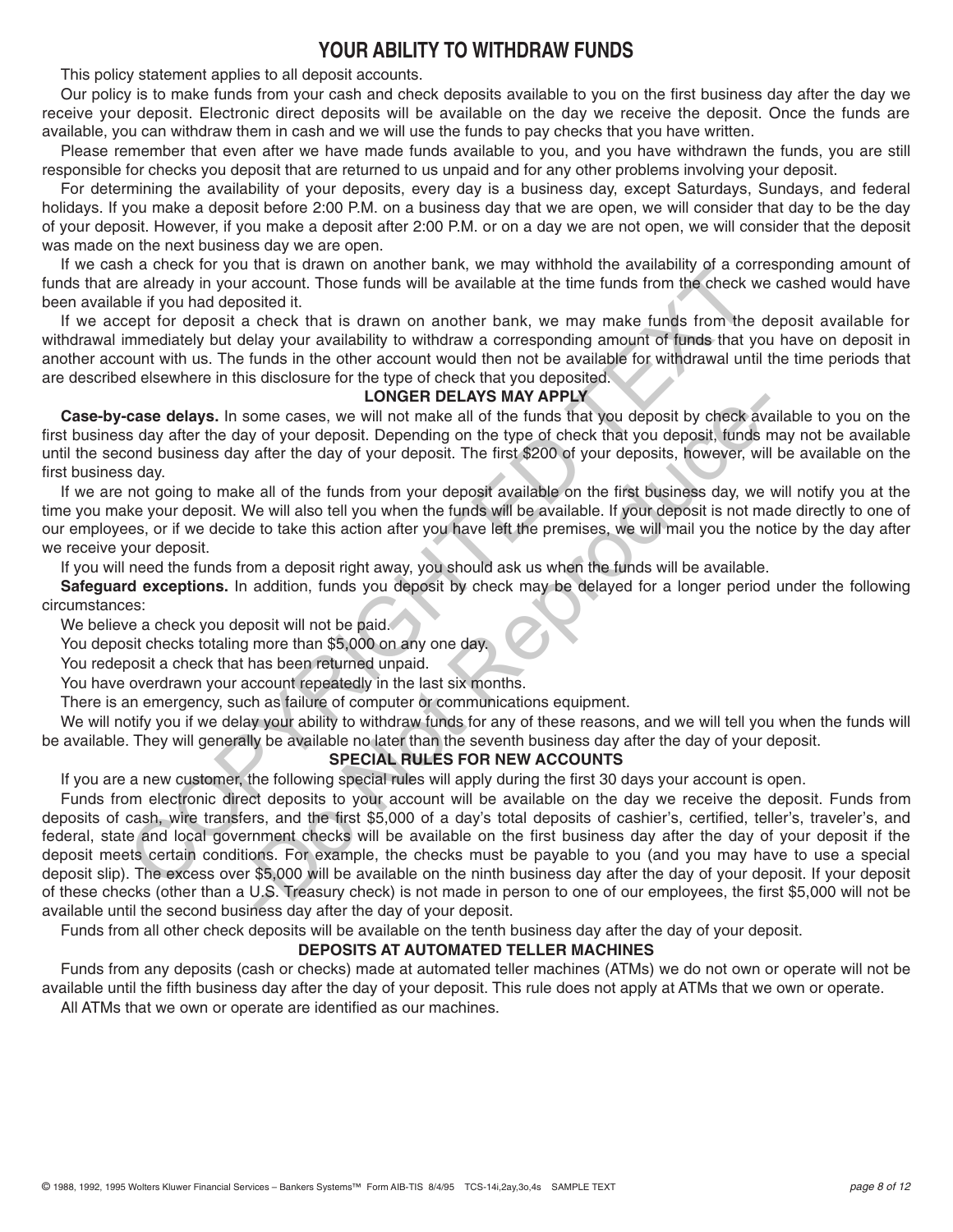# **SUBSTITUTE CHECKS AND YOUR RIGHTS**

As our customer we think it's important for you to know about substitute checks. The following Substitute Check Disclosure provides information about substitute checks and your rights. So you will recognize substitute checks when you receive them, we have included a copy of the front side of a substitute check along with an explanation of the substitute check's components.

#### **What is a substitute check?**

To make check processing faster, federal law permits banks to replace original checks with "substitute checks." These checks are similar in size to original checks with a slightly reduced image of the front and back of the original check. The front of a substitute check states: "This is a legal copy of your check. You can use it the same way you would use the original check." You may use a substitute check as proof of payment just like the original check.

Some or all of the checks that you receive back from us may be substitute checks. This notice describes rights you have when you receive substitute checks from us. The rights in this notice do not apply to original checks or to electronic debits to your account. However, you have rights under other law with respect to those transactions.

#### **What are my rights regarding substitute checks?**

In certain cases, federal law provides a special procedure that allows you to request a refund for losses you suffer if a substitute check is posted to your account (for example, if you think that we withdrew the wrong amount from your account or that we withdrew money from your account more than once for the same check). The losses you may attempt to recover under this procedure may include the amount that was withdrawn from your account and fees that were charged as a result of the withdrawal (for example, bounced check fees). all of the checks that you receive back from us may be substitute checks. This notice descreeive substitute checks from us. The right in this in the indice do not apply to original checks or the control of the right in thi

The amount of your refund under this procedure is limited to the amount of your loss or the amount of the substitute check, whichever is less. You also are entitled to interest on the amount of your refund if your account is an interest-bearing account. If your loss exceeds the amount of the substitute check, you may be able to recover additional amounts under other law.

If you use this procedure, you may receive up to \$2,500 of your refund (plus interest if your account earns interest) within 10 business days after we received your claim and the remainder of your refund (plus interest if your account earns interest) not later than 45 calendar days after we received your claim.

We may reverse the refund (including any interest on the refund) if we later are able to demonstrate that the substitute check was correctly posted to your account.

#### **How do I make a claim for a refund?**

If you believe that you have suffered a loss relating to a substitute check that you received and that was posted to your account, please contact us at:

Your Financial Institution 101 Your Street Your City, USA 10101

#### 1-800-123-4567

You must contact us within 60 calendar days of the date that we mailed (or otherwise delivered by a means to which you agreed) the substitute check in question or the account statement showing that the substitute check was posted to your account, whichever is later. We will extend this time period if you were not able to make a timely claim because of extraordinary circumstances. Not account (in cluding), in your amount with the same check). The losses you may<br>be the amount more than once for the same check). The losses you may<br>due the amount that was withdrawn from your account and fees that were

Your claim must include —

- A description of why you have suffered a loss (for example, you think the amount withdrawn was incorrect);
- An estimate of the amount of your loss;
- An explanation of why the substitute check you received is insufficient to confirm that you suffered a loss; and
- A copy of the substitute check or the following information to help us identify the substitute check: the check number, the amount of the check, the date of the check, and the name of the person to whom you wrote the check.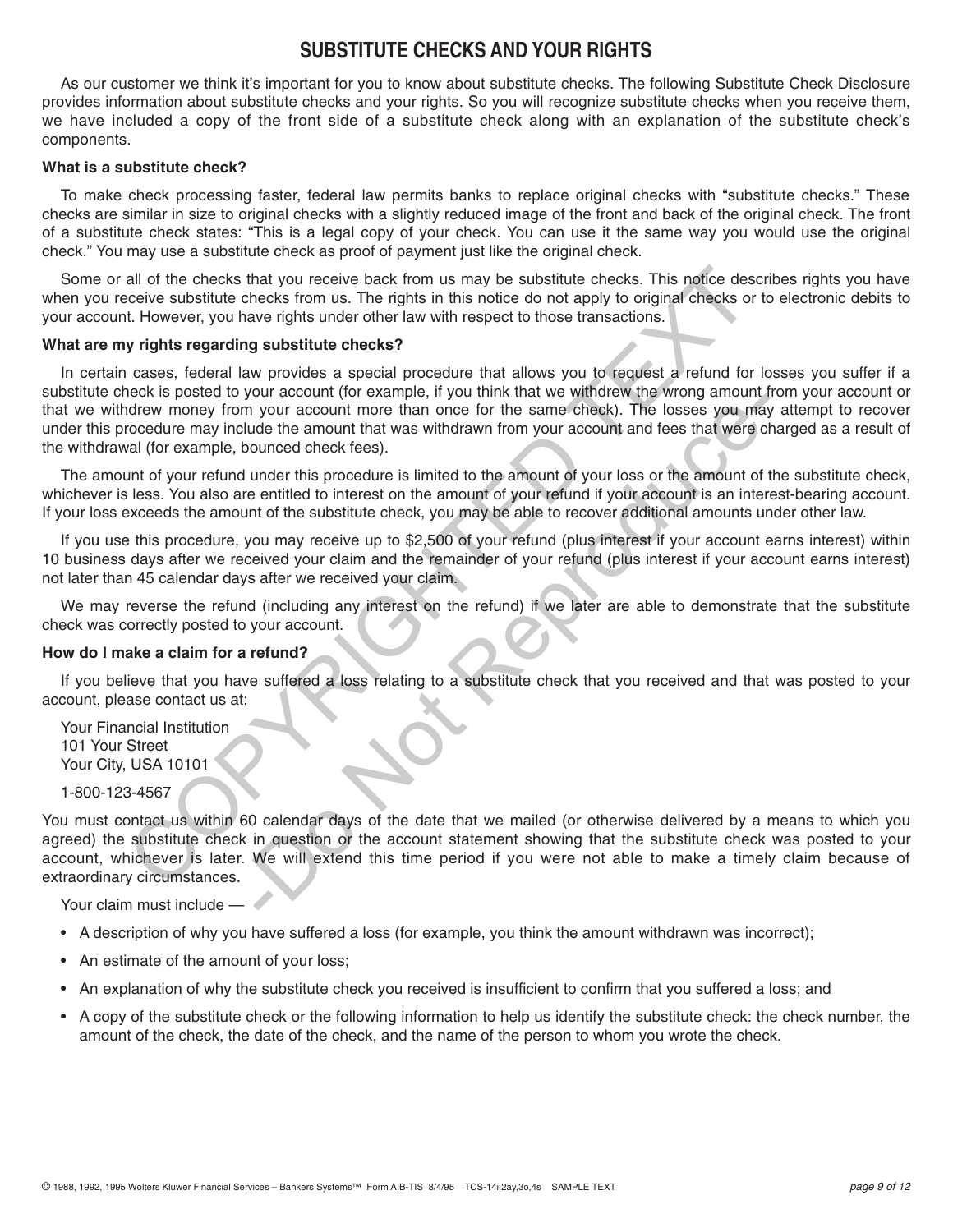**SUBSTITUTE CHECK IMAGE** Below is an image of a sample substitute check. The numbers listed below the image correspond with the numbers on or near the substitute check image and the corresponding text explains the various components of a substitute check.



These numbers correspond with the numbers on the Substitute Check Image:

- 1 An image of the original check appears in the upper right-hand corner of the substitute check.
- 2 A substitute check is the same size as a standard business check.
- 3 The information in asterisks relates to the "reconverting bank"—the financial institution that created the substitute check.
- 4 The information in brackets (appears sideways facing check image) relates to the "truncating bank"—the financial institution that took the original check out of the check processing system.
- 5 The Legal Legend states: *This is a LEGAL COPY of your check. You can use it the same way you would use the original check.*
- 6 The MICR lines at the bottom of the image of the original and at the bottom of the substitute check are the same except for the "4" at the beginning of the MICR line on the substitute check, which indicates that it is a substitute check being moved forward for collection purposes. It is also possible for the MICR line on the substitute check to begin with a "5" if the item is being returned. The rest of the MICR line is the same as the original check to ensure that it is processed as though it were the original.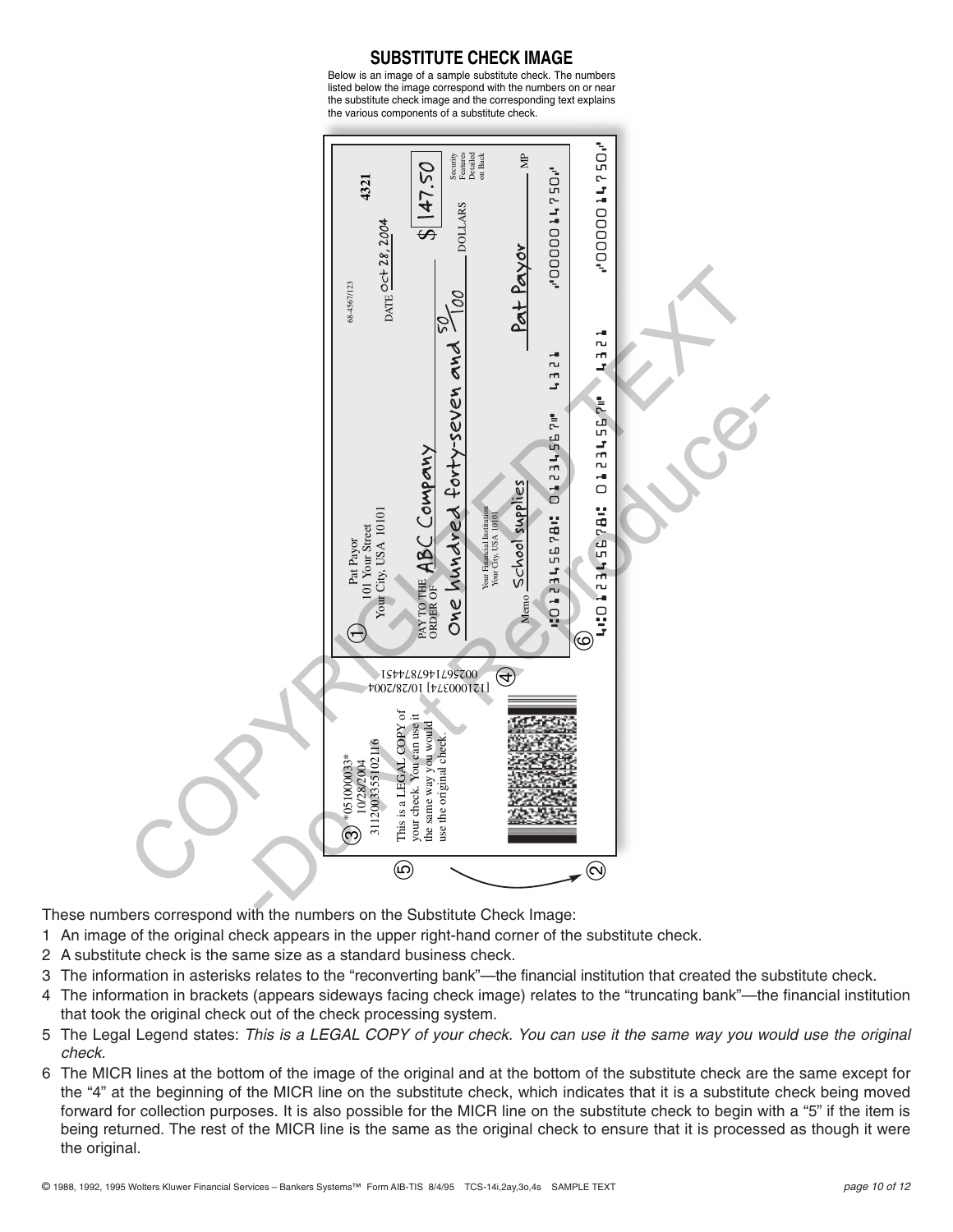# **TRUTH-IN-SAVINGS DISCLOSURE**

# **REGULAR CHECKING ACCOUNT**

**Minimum balance to open the account -** You must deposit \$250.00 to open this account.

**Minimum balance to avoid imposition of fees -** A service fee of \$3.00 will be imposed every statement cycle if the balance in the account falls below \$250.00 any day of the cycle.

# **INVESTORS SAVINGS ACCOUNT**

**Rate Information -** Your interest rate and annual percentage yield may change. **Frequency of rate changes -** We may change the interest rate on your account at any time.

**Determination of rate -** At our discretion, we may change the interest rate on your account.

**Compounding and crediting frequency -** Interest will be compounded every month. Interest will be credited to your account every month.

**Minimum balance to open the account -** You must deposit \$10,000.00 to open this account.

**Minimum balance to avoid imposition of fees -** A service fee of \$9.00 will be imposed every statement cycle if the balance in the account falls below \$1,000.00 any day of the cycle.

**Daily balance computation method -** We use the daily balance method to calculate the interest on your account. This method applies a daily periodic rate to the principal in the account each day.

**Accrual of interest on noncash deposits -** Interest begins to accrue no later than the business day we receive credit for the deposit of noncash items (for example, checks).

## **Transaction limitations:**

Transfers from a Investors Savings account to another account or to third parties by preauthorized, automatic, telephone, or computer transfer or by check, draft, or similar order to third parties are limited to six per month.

# **PASSBOOK SAVINGS ACCOUNT**

**Rate Information -** Your interest rate and annual percentage yield may change. **Frequency of rate changes -** We may change the interest rate on your account at any time.

**Determination of rate -** At our discretion, we may change the interest rate on your account.

**Compounding and crediting frequency -** Interest will be compounded every quarter. Interest will be credited to your account every quarter. I.<br>In anne to open the account - You must deposit \$10,000.00 to open this account<br>alance to open the account - You must deposit \$10,000.00 open this account<br>and late bow \$1,000.00 any day of the cycle.<br>
In talis below \$1,0 Example, checks).<br>
Simple, checks).<br>
Simple, checks).<br>
Simple, checks).<br>
The count of a mark time are limited to six per month.<br> **PASSBOOK SAVINGS ACCOUNT**<br> **PASSBOOK SAVINGS ACCOUNT**<br>
The count at any time are limited to

**Minimum balance to open the account -** You must deposit \$50.00 to open this account.

**Minimum balance to avoid imposition of fees -** A service fee of \$1.75 will be imposed every month if the balance in the account falls below \$50.00 any day of the month.

**Daily balance computation method -** We use the daily balance method to calculate the interest on your account. This method applies a daily periodic rate to the principal in the account each day.

**Accrual of interest on noncash deposits -** Interest begins to accrue on the business day you deposit noncash items (for example, checks).

# **Transaction limitations:**

Transfers from a Passbook Savings account to another account or to third parties by preauthorized, automatic, or telephone transfer are limited to six per month with no transfers by check, draft, debit card, or similar order to third parties.

# **MONEY MARKET SAVINGS ACCOUNT**

**Rate Information -** Your interest rate and annual percentage yield may change. **Frequency of rate changes -** We may change the interest rate on your account at any time.

**Determination of rate -** At our discretion, we may change the interest rate on your account.

**Compounding and crediting frequency -** Interest will be compounded every month. Interest will be credited to your account every month.

**Minimum balance to open the account -** You must deposit \$1,000.00 to open this account.

**Minimum balance to avoid imposition of fees -** A service fee of \$5.00 will be imposed every statement cycle if the balance in the account falls below \$1,000.00 any day of the cycle.

**Daily balance computation method -** We use the daily balance method to calculate the interest on your account. This method applies a daily periodic rate to the principal in the account each day.

**Accrual of interest on noncash deposits -** Interest begins to accrue on the business day you deposit noncash items (for example, checks).

## **Transaction limitations:**

Transfers from a Money Market account to another account or to third parties by preauthorized, automatic, telephone, or computer transfer or by check, draft, or similar order to third parties are limited to six per month.